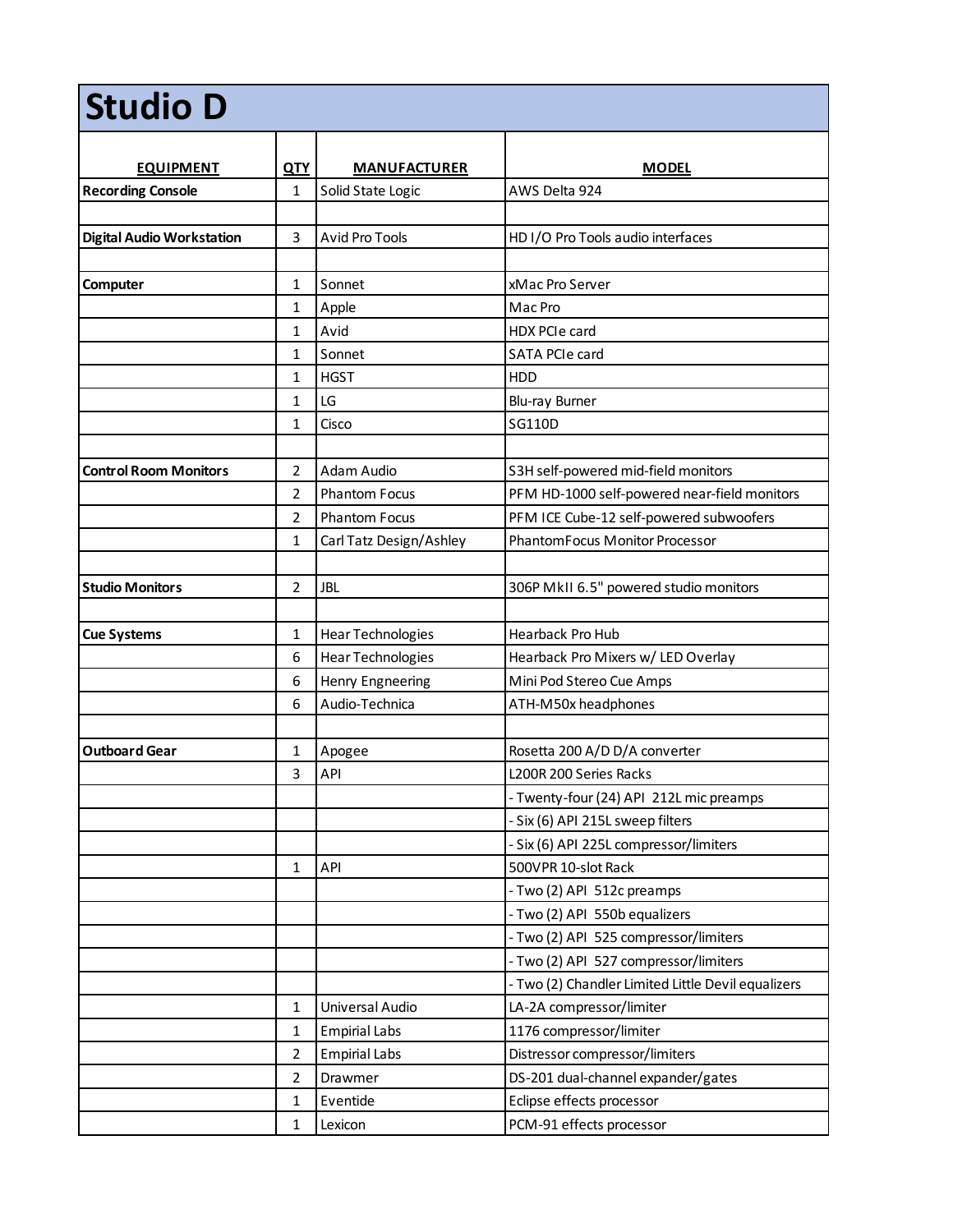| 1                                    | T.C. Electronic           | M2000 effects processor            |
|--------------------------------------|---------------------------|------------------------------------|
| $\mathbf{1}$                         | <b>Bricasti</b>           | M7 effects processor w/ M10 remote |
|                                      |                           |                                    |
| Playback<br>$\mathbf 1$              | Yamaha                    | CD-S300 CD player                  |
| 1                                    | Ebtech                    | LLS-8 Line Level Shifter           |
|                                      |                           |                                    |
| $\mathbf{1}$<br><b>Instruments</b>   | Yamaha                    | Motif ES8 synthesizer              |
| $\mathbf{1}$                         | Maypex                    | 5-piece drum set                   |
|                                      |                           |                                    |
| <b>Miscellaneous</b><br>$\mathbf{1}$ | Argosy                    | Eclispe AWS console desk           |
| 3                                    | Sound Construction Supply | Equipement racks                   |
| $\mathbf{1}$                         | <b>ETA</b>                | Power strip                        |
| $\mathbf{1}$                         | Tripp-Lite                | Power strip                        |
|                                      |                           |                                    |
| <b>Shortlist Items</b><br>3/4        | Headphones                | Sony/Vic                           |
| $\overline{2}$                       | Stereo Bar                | 9 in.                              |
| $\mathbf{1}$                         | Velleman                  | <b>SPL Meter</b>                   |
| 4                                    | Drum Sticks               |                                    |
| 3                                    | Pop Screen                |                                    |
| $\overline{2}$                       | Shure                     | SM81                               |
| $\overline{2}$                       | Earthworks                | QTC-30                             |
| $\overline{2}$                       | AKG                       | C 451 B                            |
| $\overline{2}$                       | Neumann                   | <b>TLM 103</b>                     |
| $\mathbf{1}$                         | Audio Technica            | AT4033                             |
| 8                                    | Shure                     | <b>SM57</b>                        |
| $\overline{2}$                       | AKG                       | C 451 B                            |
| $\overline{2}$                       | Shure                     | SM7B                               |
| 4                                    | Senheiser                 | MD421                              |
| $\overline{2}$                       | Whirlwind DI              | Director                           |
| $\overline{2}$                       | Countryman DI             | Type 85                            |
| 5                                    | Sennheiser                | e604                               |
| $\mathbf{1}$                         | AKG                       | D112                               |
| $\mathbf{1}$                         | Whirlwind DI              | Direct <sub>2</sub>                |
| $\overline{2}$                       | Shure                     | Beta 52A                           |
| $\mathbf{1}$                         | Shure                     | <b>KSM 32</b>                      |
| $\overline{2}$                       | Shure                     | KSM 44A                            |
| $\mathbf{1}$                         | Stereo Bar                | 26 in.                             |
| $\mathbf{1}$                         | Yamaha                    | ES8                                |
| $\mathbf{1}$                         | Sustain Pedal             | $VFP-1$                            |
| $\mathbf{1}$                         | Expres. Pedal             | $EV-5$                             |
| $\mathbf{1}$                         | Pearl 14" Snare           | Vision                             |
| $\mathbf{1}$                         | Mapex Kick                | Red                                |
| $\mathbf{1}$                         | Mapex Tom 10"             | Red                                |
| $\mathbf{1}$                         | Mapex Tom 12"             | Red                                |
| $\mathbf{1}$                         | Mapex Tom 16"             | Red                                |